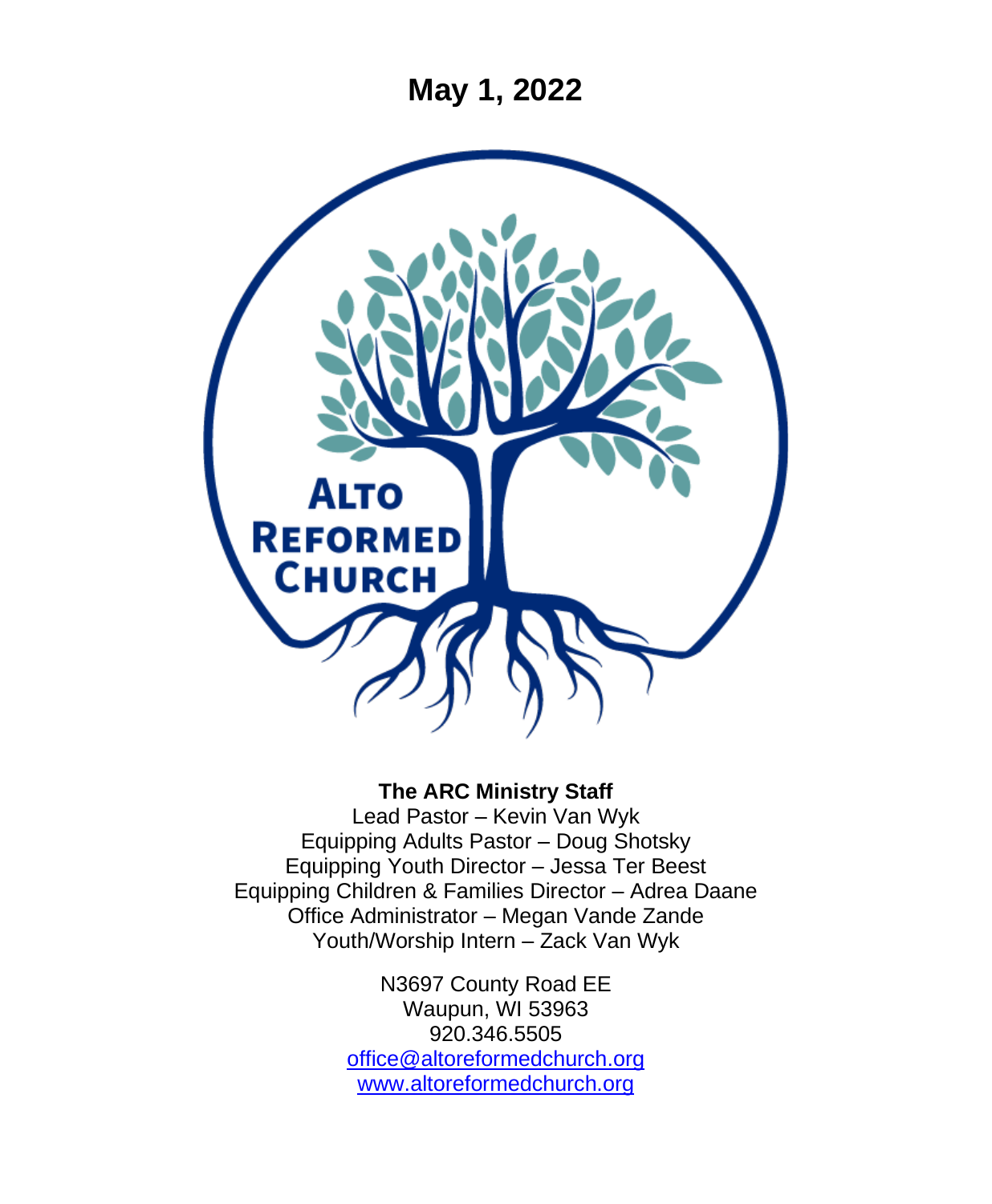### **We Approach God**

Welcome & Announcements Men's Chorus – "A New Name in Glory"

Praise Singing "King of Kings" "Magnify" "Change My Heart, Oh God"

Congregational Prayer

### **We Hear God's Word**

Children's Message – Jackie Tenpas

Message – Re-Forming Me: Challenge #2 Judging Nothing? Scripture – 1 Corinthians 4:3-5; 5:1-13

## **We Respond to God**

Prayer "Graves into Gardens"

**Benediction**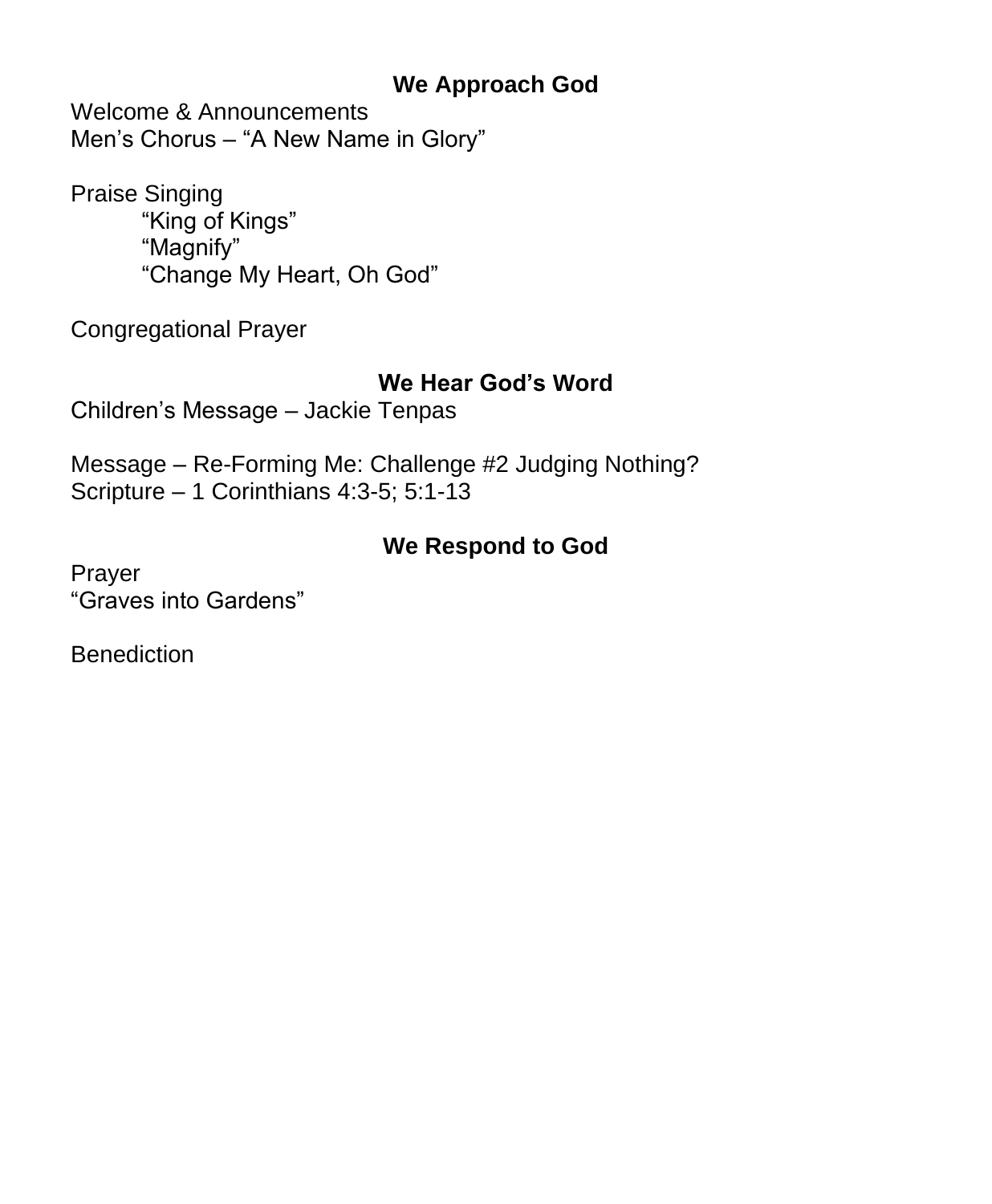

#### **Re-Forming Me: Challenge #2 Judging Nothing?** 1 Cor. 4:3-5; 5:1-13

#### **THE HIERARCHY OF JUDGING:**

 $My$   $(4:4c-5)$ 

My \_\_\_\_\_\_\_\_\_\_\_\_\_\_\_\_\_ (4:3b-4b)

My \_\_\_\_\_\_\_\_\_\_\_\_\_\_\_ (4:3a; 5:1-13)

#### **APPLICATION:**

\_\_\_\_\_\_\_\_\_\_\_\_\_ rightly according to God's truth, your conscience, and the agreement of the church. (In that order!)

#### **Practical Next Steps:** Clear your Conscience:

Acknowledge your sin

Believe in Jesus

Commit to obey

If you continually do these three things, you will have a clear conscience and avoid the discipline of the church and/or God.

#### **DISCUSSION QUESTIONS:**

- 1. When have you felt judged by others and they were right?
- 2. How do you responded to feeling judged unfairly?
- 3. How does the Hierarchy of Judging help you deal with others judging you?
- 4. How does the Hierarchy of Judging help you deal with judging others?
- 5. What will you do from the application?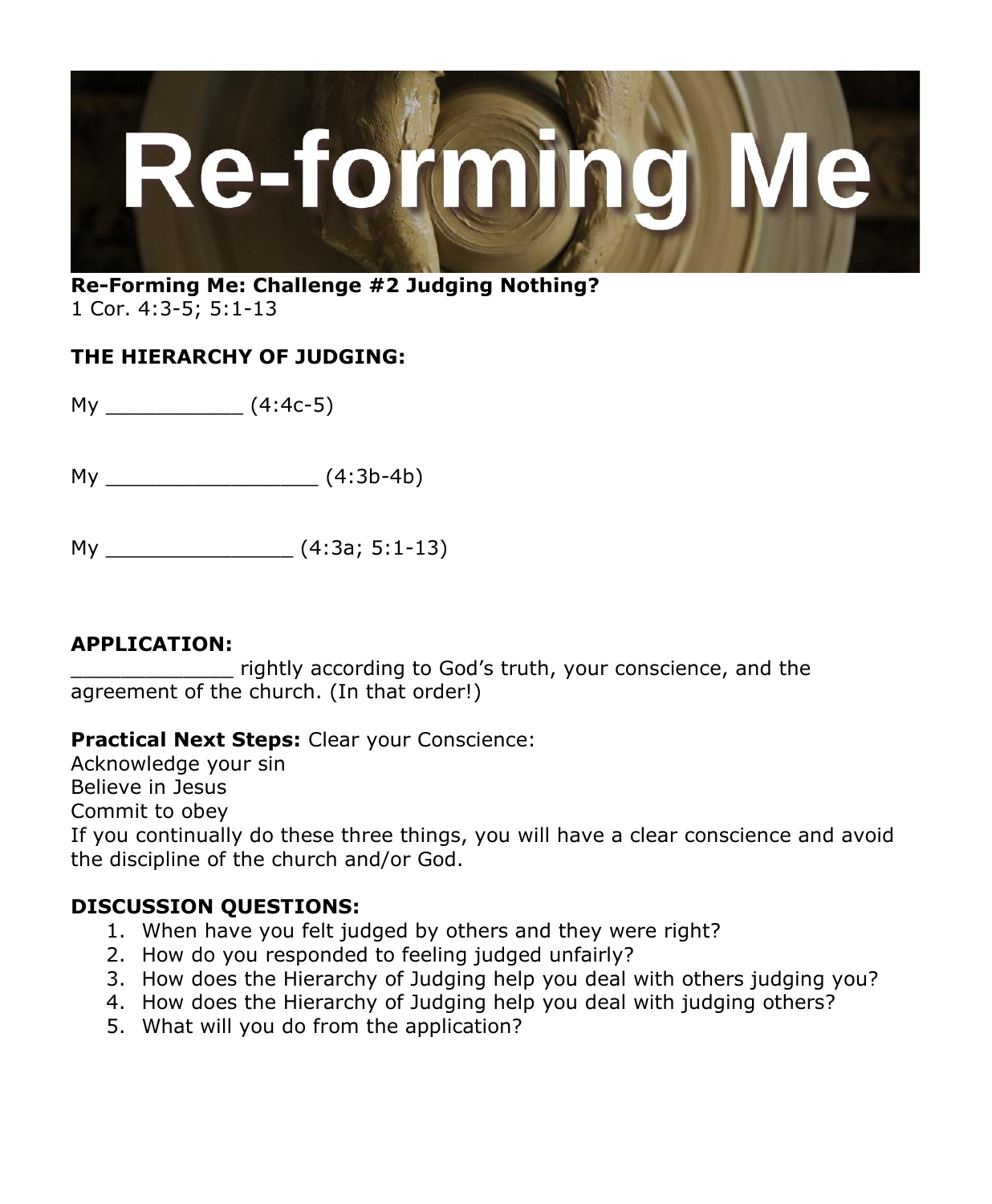# *Upcoming Events*

| May 1 | 8:30am - Prayer Meeting                                                         |
|-------|---------------------------------------------------------------------------------|
|       | 9:30am - Pastor Kevin, Men's Chorus                                             |
|       | 10:45am - Sunday School                                                         |
|       | 3:00pm – Congregational Discussion on Bylaw Updates                             |
|       | 5:30pm - MS/HS Praise Team                                                      |
|       | 6:30pm - Middle School Youth Group                                              |
| May 2 | 6:30pm – High School + $8th$ Grade Bible Study, Staff Reviews w/ Exec Team      |
| May 3 | 8:00am - Prayer Meeting                                                         |
|       | 6:30pm - Women's Mission Circle - Bible Study #2                                |
|       | 7:00pm – Elder Meeting – If you are interested in baptism or membership, please |
|       | contact Pastor Kevin.                                                           |
| May 4 | 6:00pm – Intermediate Praise Team                                               |
|       | 7:00pm - High School Praise Team                                                |
|       | 7:30pm - High School Youth Group                                                |
| May 8 | 8:30am - Prayer Meeting                                                         |
|       | 9:30am – Pastor Doug, PreK sings, K-5 <sup>th</sup> grade leads worship         |
|       | 10:45am - Last Day of Sunday School                                             |
|       | 6:30pm – Middle School Youth Group                                              |
|       |                                                                                 |

# *Youth News*

**Middle School** – Tonight is our Service Project Scavenger Hunt! We'll break up into cars and do nice things for people in Waupun like praying for them, making them laugh, and sending encouraging notes to people. See you at 6:30!

**8th and High School Bible Study** tomorrow night 6:30-7:30. Watching The Chosen Season 1: Episode 4.

**High School** – Wednesday is A-teams! Find out from your small group leaders where you'll be meeting with your class.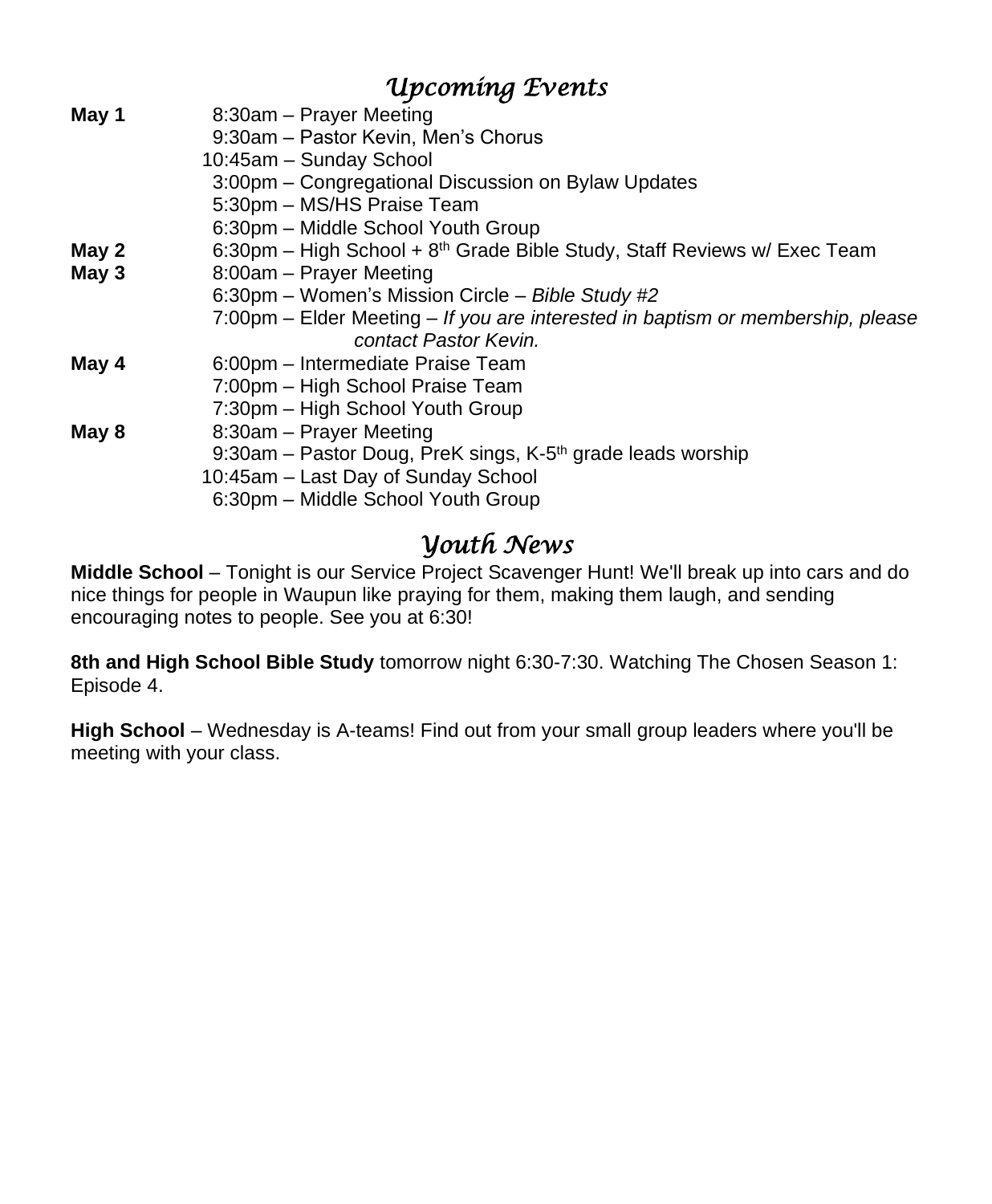# *Opportunities to Get Involved*

**Congregational Discussion on Bylaw Updates** – The elders and consistory have been discussing some needed changes within our bylaws. We've shared some of it with regard to membership, but we are also discussing our vows, what "descended to hell" means, voting options, election process, responsibilities of the consistory, and more. We'd love to talk it over with you. Join us this afternoon at 3pm in the sanctuary. Copies of the Bylaws and the Covenant Partnership Packet are available at the Information Center.

**Covenant Partner/Membership Class** – If you are interested in joining us in Jesus' mission at Alto, we'd love to talk with you about who we are and what it means to be a Covenant Partner. Take a look at our Covenant Partnership packet available at the Information Center. Then join us Sunday, May  $15<sup>th</sup>$  at 11am-1pm for lunch.

**Volunteer Opportunities –** Sign-ups for volunteer positions (greeters, nursery, parking assistance, media delivery, sound tech, video tech) are available at the Information Center. Additionally, if you would no longer like to volunteer in a certain area you can let Megan know or take your name off the appropriate list at the Information Center.

# *Bulletin Board News*

**Offering** may be placed in one of the three white offering boxes located in the lobby. Upcoming benevolent schedule: 5/1 Missionary Salary, 5/8 Regular Benevolence, 5/15 Waupun & Brandon Food Pantries, 5/22 Missionary Salary

Congrats to Bob Kastein as he celebrates his 89<sup>th</sup> birthday on May 5<sup>th</sup>.

**Youth Books for the Library** – We are expanding our youth section of the library! We have come up with a number of new series we'd love to get into our library and we need your help. We created a giving/donation tree at our Children & Families Resource bulletin board. If interested, grab a book request off of the tree and place it in an envelope with the corresponding donation amount. We will then get the items ordered and ready for the library. Thank you so much for anyone willing to contribute. Kids, stay tuned for some new reading options!